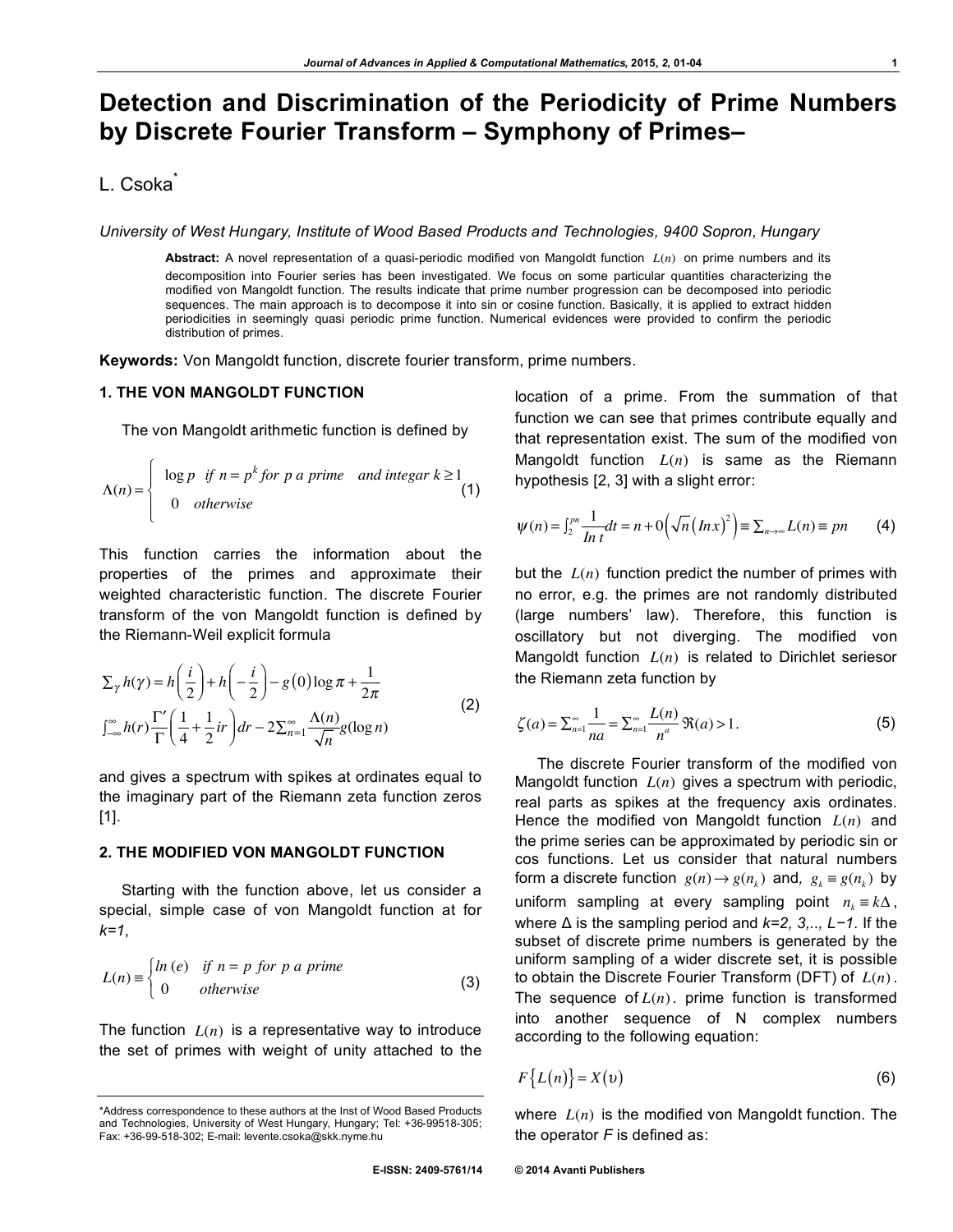$$
X(v) = \sum_{n=2}^{N-1} L(k\Delta) e^{-i(2\pi v)(k\Delta)} \tag{7}
$$

where  $v = l\Delta f$ ,  $l = 0,1,2,...,N-1$ , and  $\Delta f = 1/L$ , *L*=length of the modified von Mangoldt function.

The amplitude spectrum of equation 7, describes completely the discrete-time Fourier transform of the *L*(*n*) prime function of quasi periodic sequences, which comprises only discrete frequency component. The important properties of the amplitude spectrum are as follows:

1. the ratio of consecutive frequencies  $(f_t, f_{t+1})$  and maximum frequency  $(f_{max})$  converges  $\lim_{t \to f_{s/2}} \frac{f_{t+1}}{f} = \frac{f_t + (1/L)}{f_t}$  $=\frac{f_{max}}{g}$  $\frac{max}{f_t} = 1$  where  $f_s = \frac{1}{\Delta}$ 

represents the positive half-length of amplitude spectrum. This is similar to the prime number theorem:

$$
\lim_{x \to \infty} \frac{\pi(x) \ln x}{x} = 1.
$$
 (8)

2. the reciprocate of the frequencies  $(f_t)$ 

3. converges 
$$
\lim_{t \to f} s/2 \frac{1}{f_t} = \frac{1}{f_s}
$$
 (9)

4. the consecutive frequencies on the DFT amplitude spectrum describe a parabolic or Fermat's spiral (Figure **1**), starting from 0 with increasing modulus (polar form  $r = af_t$ ), where a=1, independently from the length of the prime function and its parametric equations can be written as:



**Figure 1:** Parabolic or Fermat spiral using the consecutive function to function the consecutive function of the consecutive mumbers. frequencies. The arc length of the spiral is a function of the sampling interval.

$$
x(f_t) = f_t \cos(f_t), \ y(f_t) = f_t \sin(f_t)
$$
 (10)

- 5. the DFT spectrum of the primes exhibits highly ordered and symmetrical frequency distribution (Figure **3**).
- 6. the DFT of the modified von Mangoldt function will be periodic (Figure **2**) independently the length of integer sequences used  $(v \ge N, v = 0, 1, ..., N - 1),$

$$
X(v) = X(v + N) = X(v + 2N), \dots, = X(v + zN)
$$

$$
X(zN + v) = \sum_{n=0}^{N-1} L(n)e^{-i(2\pi nv)(zN + v)} =
$$
  
 
$$
\sum_{n=0}^{N-1} L(n)e^{-i(2\pi nv)}e^{-i2\pi nv}
$$
 (11)

*z* and *n* are integers and  $e^{-i2\pi nv} = 1$ .

$$
X(\upsilon + zN) = \sum_{n=0}^{N-1} L(n)e^{-i(2\pi n\upsilon)} = X(\upsilon)
$$
 (12)

#### **3. SPECTRAL EVIDENCE**

For completeness we give the compelling spectral evidence for the truth that Fourier decomposition of the modified von Mangoldt function is periodic. Fourier transformation has been used for studying the behaviour of prime numbers for a long time and it was employed here to reveal the periodic distribution of the primes. Figure **2** shows that the corresponding amplitude spectrum of the modified von Mangoldt function exhibits a well-defined periodic signature. This suggests that the series of prime numbers is not an arbitrary function. Creating the superposition from the Fermat spiral frequencies by adding their amplitude and phase together, the original prime function can be restored.



**Figure 2:** Representation of the modified von Mangoldt function up to 100. Spikes appear at the location of prime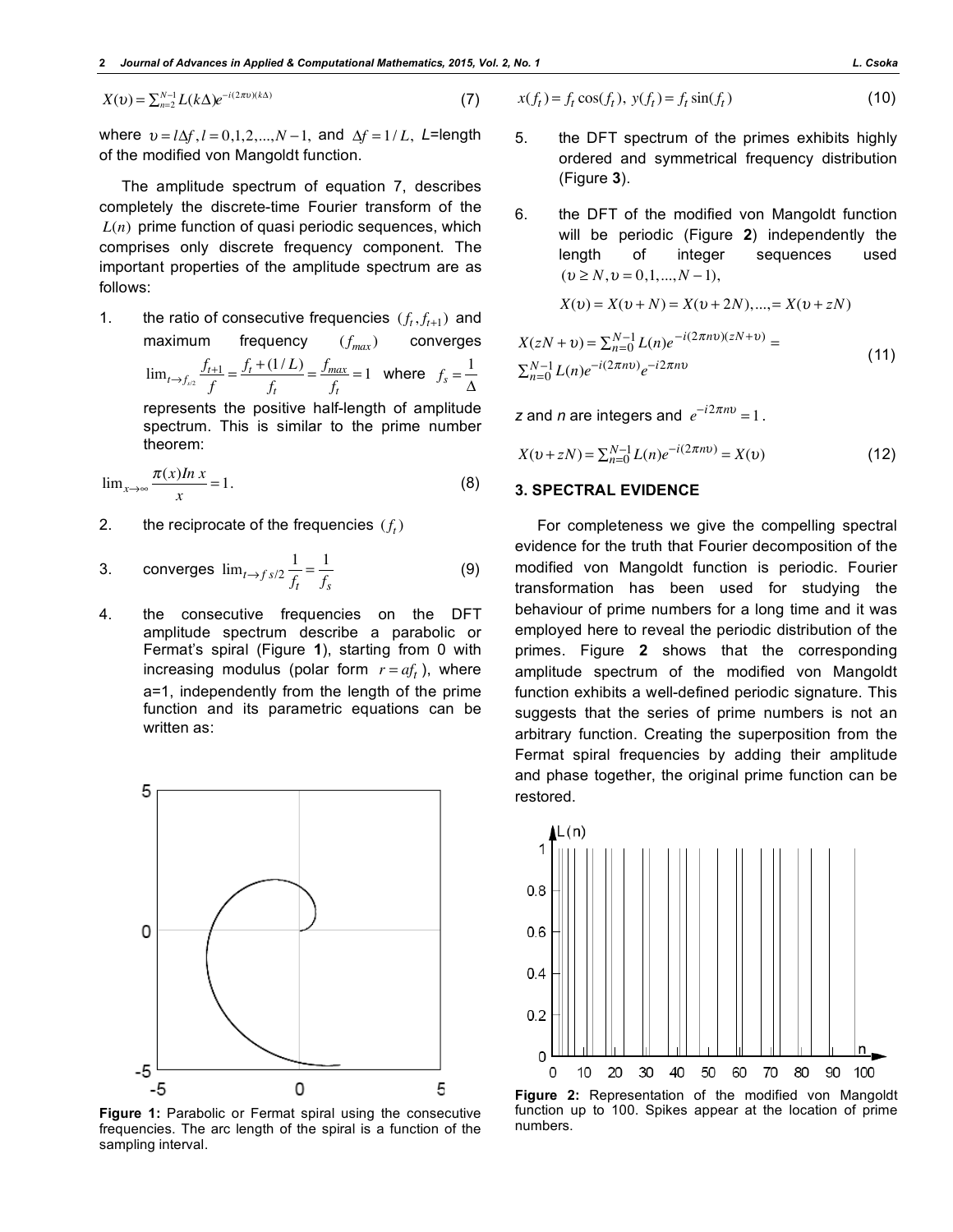

**Figure 3:** The Discrete Fourier amplitude spectrum of the modified von Mangoldt function (a) DFT of primes between 2-10.000 (continuous black line) and (b) DFT of primes between 1.0200\*10^7-1.0201\*10^7 (dotted grey line).



**Figure 4:** Reconstruction of the modified von Mangoldt function from the Fourier decomposed periodic waves between 2-10.000 (magnified from 2-30). The circles at the top of the spikes indicates the location of prime numbers.

Creating the superposition from the Fermat spiral frequencies by adding their amplitude and phase together, the original prime function can be arising.

$$
L(n) = \sum_{f=0}^{f_{\text{max}}} A_f \sin\left(f_t + \omega n\right) \tag{13}
$$

From the wave sequence above, it can be seen that all primes have a last digit of 1, 3, 5 and 7 or 9 [4], so the music of the primes billow over the set of natural numbers and able to show some arithmetical progression, pattern of prime numbers [5,6]. Figure **5** shows that new prime numbers are decreasing to infinity and that how many new primes we have for example in a 1000 number around 1000, 10^4, 10^5 etc., so less and less amount of new frequencies requires to describe their pattern. **Figure 5:** Number of new primes in a 1000 number interval.